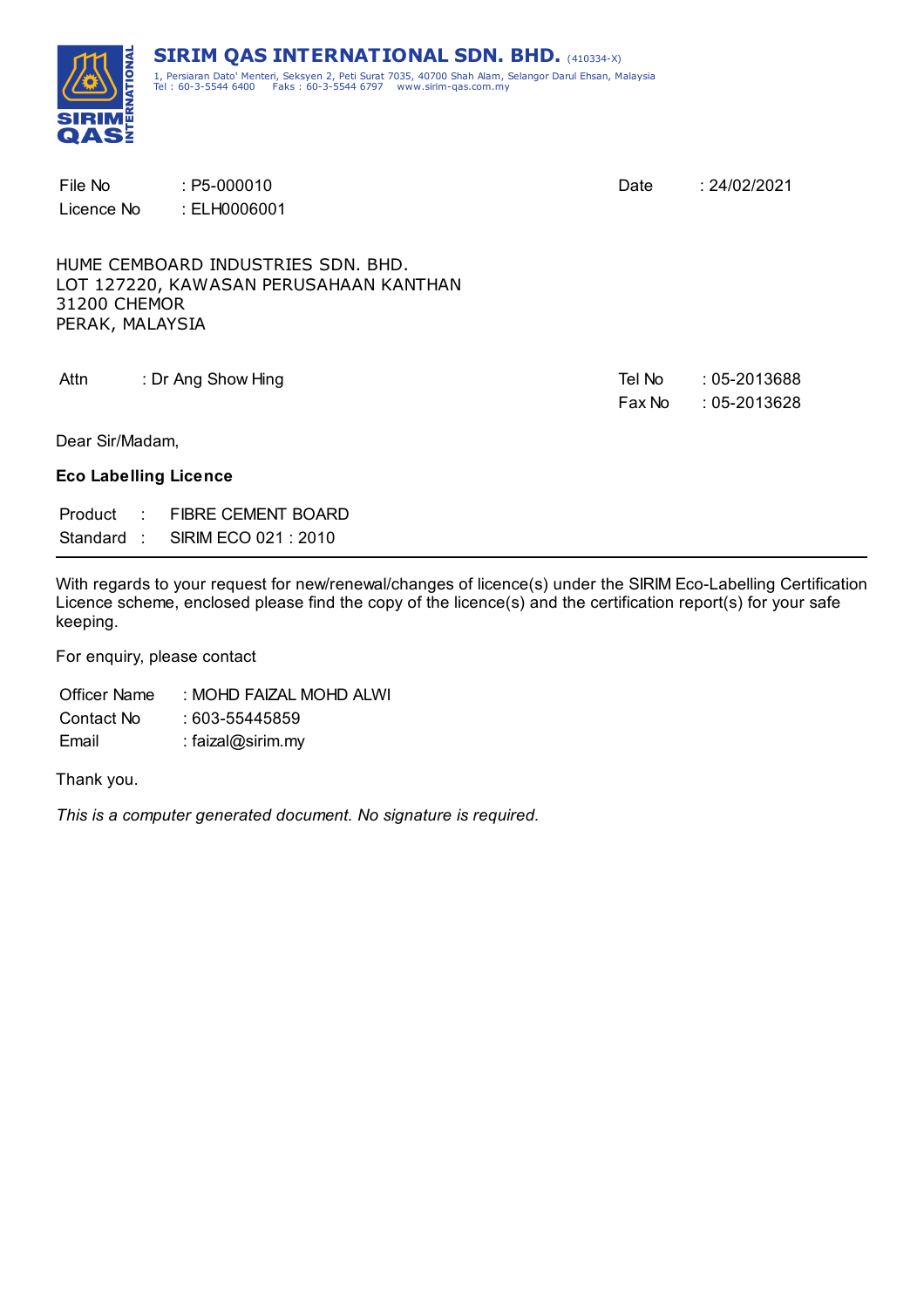## **LESEN PENSIJILAN EKO-LABEL**

*Eco-Label Licence*



**SIRIM QAS International Sdn. Bhd. dengan ini menganugerahkan kepada** *SIRIM QAS International Sdn. Bhd. hereby grants to*

**HUME CEMBOARD INDUSTRIES SDN. BHD. LOT 127220, KAWASAN PERUSAHAAN KANTHAN 31200 CHEMOR PERAK, MALAYSIA**

**Lesen untuk menggunakan Tanda Eco-Label di atas barangan** *a licence to use the Eco-Label Mark on*

## **FIBRE CEMENT BOARD**

**Please refer to detail in the SCHEDULE**

**sebagai mematuhi keperluan** *as complying with*

**SIRIM ECO 021 : 2010**

mautu

**Nur Fadhilah binti Muhammad** Ketua Pegawai Eksekutif *Chief Executive Officer* SIRIM QAS International Sdn. Bhd.

| QAS International Sdn. Bhd.<br>(No. Syarikat 410334-X)   | Tarikh Mula Pensijilan | : 01 April 2011 | Tarikh Dikeluarkan       | : 24 February 2021 |
|----------------------------------------------------------|------------------------|-----------------|--------------------------|--------------------|
| 1, Persiaran Dato' Menteri<br>ieksyen 2, Peti Surat 7035 | <b>Certified Since</b> |                 | <i><b>Issue Date</b></i> |                    |
| 40700 Shah Alam<br>Selangor Darul Ehsan                  | Sah Sehingga           | : 01 April 2023 | No Siri                  | :061998            |
| MALAYSIA.                                                | Valid Until            |                 | Serial No                |                    |
|                                                          |                        |                 |                          |                    |

Tel : 60-3-55446400 Faks : 60-3-55446466 http://www.sirim.my http://www.malaysian-certified.my

 $SIRIMOAS$  $(Nc$ 

Seksy

Lesen ini dianugerahkan tertakluk kepada syarat-syarat Perjanjian Pensijilan Barangan SIRIM QAS International Sdn. Bhd. This Licence is granted subject to the provisions of the Product Certification Agreement of SIRIM QAS International Sdn. Bhd.